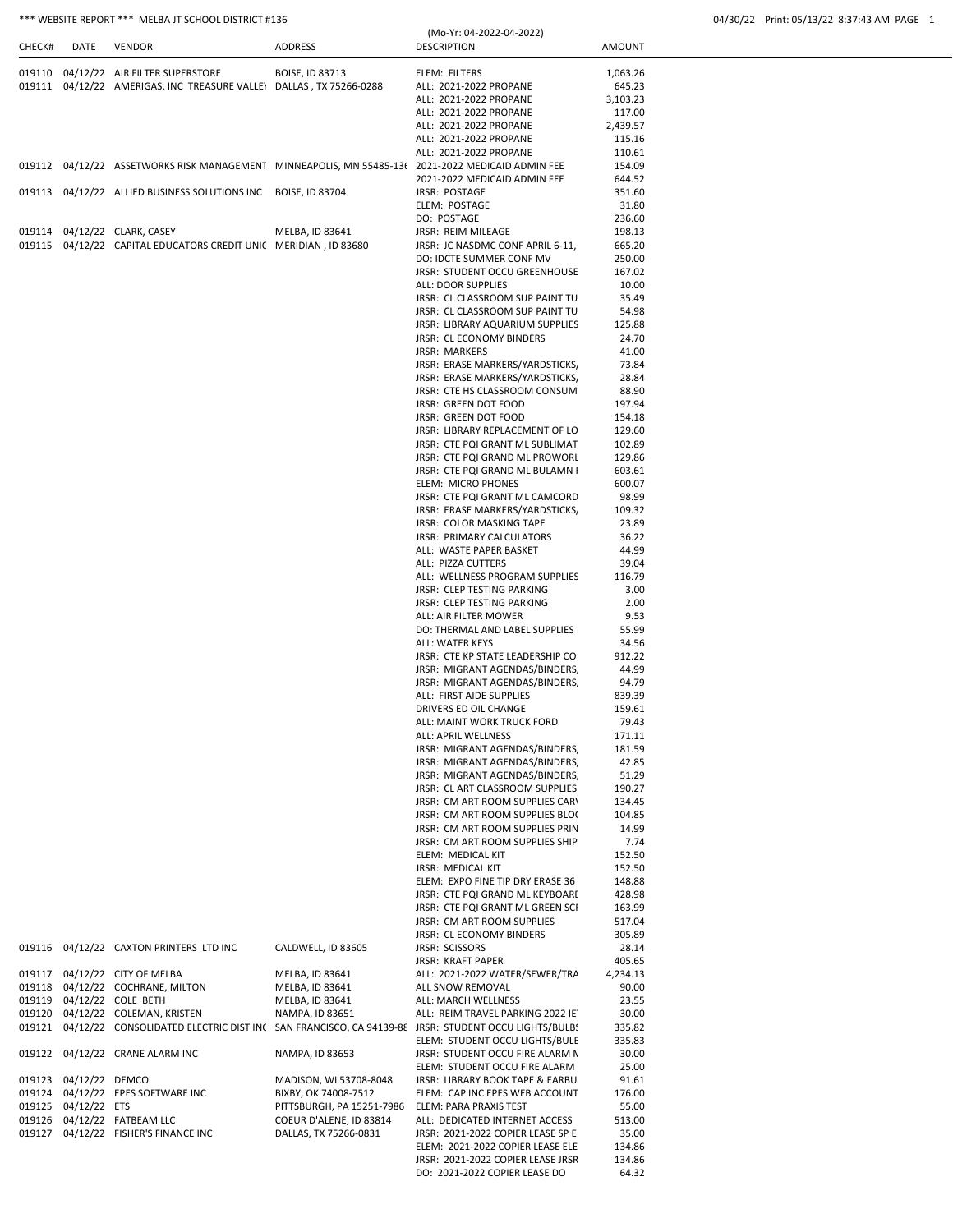| CHECK#           | DATE                  | VENDOR                                                                                 | ADDRESS                                       | <b>DESCRIPTION</b>                                                     | <b>AMOUNT</b>      |
|------------------|-----------------------|----------------------------------------------------------------------------------------|-----------------------------------------------|------------------------------------------------------------------------|--------------------|
|                  |                       |                                                                                        |                                               |                                                                        |                    |
|                  |                       |                                                                                        |                                               | JRSR: 2021-2022 COPIER LEASE JRSR                                      | 64.32              |
|                  |                       | 019128 04/12/22 FISHER'S TECHNOLOGY                                                    | <b>BOISE, ID 83714</b>                        | ELEM: 2021-2022 COPIER LEASE SP I<br>JRSR: 2021-2022 COPIES JRSR SP ED | 35.00<br>10.81     |
|                  |                       |                                                                                        |                                               | ELEM: 2021-2022 COPIES ELEM MAI                                        | 194.46             |
|                  |                       |                                                                                        |                                               | JRSR: 2021-2022 COPIES JRSR HIGH                                       | 129.14             |
|                  |                       |                                                                                        |                                               | DO: 2021-2022 DO COPIES B & W                                          | 27.06              |
|                  |                       |                                                                                        |                                               | DO: 2021-2022 DO COPIES COLOR                                          | 92.40              |
|                  |                       |                                                                                        |                                               | JRSR: 2021-2022 COPIES JRSR HIGH                                       | 15.59              |
|                  |                       |                                                                                        |                                               | JRSR: 2021-2022 COPIES JRSR HIGH                                       | 60.90              |
|                  |                       |                                                                                        |                                               | ELEM: 2021-2022 COPIES ELEM SP E                                       | 5.41               |
|                  |                       | 019129 04/12/22 FORSGREN, ERIC                                                         | MELBA, ID 83641                               | JRSR: REIM MILEAGE                                                     | 99.02              |
| 019130           |                       | 04/12/22 FRANZ FAMILY BAKERIES INC                                                     | LOS ANGELES, CA 90074-2654 ALL: FOOD PURCHASE |                                                                        | 119.28             |
|                  |                       |                                                                                        |                                               | ALL: FOOD PURCHASE                                                     | 120.70             |
|                  |                       | 019131 04/12/22 GEM STATE PAPER INC - FOOD                                             | TWIN FALLS, ID 83303-0469                     | ALL: FOOD PURCHASE<br>ALL: FOOD SERVICE SUPPLIES                       | 268.36<br>58.89    |
|                  |                       |                                                                                        |                                               | ALL: FOOD SERVICE SUPPLIES                                             | 299.02             |
|                  |                       |                                                                                        |                                               | ALL: FOOD SERVICE SUPPLIES                                             | 236.79             |
|                  |                       |                                                                                        |                                               | ALL: FOOD SERVICE SUPPLIES                                             | 266.42             |
|                  |                       | 019132 04/12/22 GRASMICK PRODUCE CO INC                                                | BOISE, ID 83711                               | ALL: FOOD PURCHASE                                                     | 324.54             |
|                  |                       |                                                                                        |                                               | ALL: FOOD PURCHASE                                                     | 171.75             |
|                  |                       | 019133 04/12/22 HEY, RANDY                                                             | CALDWELL, ID 83605                            | ALL: REIM TRAVEL PARKING & MILE.                                       | 94.46              |
| 019134           |                       | 04/12/22 IDAHO DIGITAL LEARNING ACADEI                                                 | BOISE, ID 83707                               | ALL: 2021-2022 OCCUPATIONAL THE                                        | 245.00             |
|                  |                       | 019135 04/12/22 IDAHO DEPT OF EDUCATION                                                | BOISE, ID 83720-0027                          | ALL: BACKGROUND CHECK FEE                                              | 423.75             |
| 019136           |                       | 04/12/22 IDAHO SURPLUS<br>04/12/22 JVH Technical LLC                                   | BOISE, ID 83720-0086                          | TRANS: GEAR SUMMER BOOTS                                               | 20.00              |
| 019137<br>019138 |                       | 04/12/22 KIMBALL MIDWEST                                                               | Bellevue, WA 98006<br>COLUMBUS, OH 43260-2780 | JRSR: CTE PQI GRANT ML POSTER P/<br>50% SHOP SUPPLIES                  | 658.32<br>496.60   |
|                  |                       |                                                                                        |                                               | ALL: RESTOCK MAINTAINANCE SUPPI                                        | 939.21             |
| 019139           |                       | 04/12/22 KENNEDY KRYSTINA                                                              | MELBA, ID 83641                               | ELEM: REIM PRESCHOOL SNACKS                                            | 77.24              |
| 019140           |                       | 04/12/22 LEAVITT, KELLI                                                                | MELBA, ID 83641                               | ALL: NURSING SUPPLIES                                                  | 55.50              |
|                  |                       |                                                                                        |                                               | ALL: NURSING SUPPLIES                                                  | 27.83              |
|                  |                       |                                                                                        |                                               | ALL: WELLNESS SUPPLIES                                                 | 185.16             |
|                  | 019141 04/12/22 LOWES |                                                                                        | ATLANTA, GA 30353.0954                        | ALL: TOOLS FOR SHOP                                                    | 189.06             |
|                  |                       |                                                                                        |                                               | <b>JRSR: SOFTBALL GATE</b>                                             | 89.29              |
|                  |                       | 019142 04/12/22 MARV S TIRE SERVICE                                                    | NAMPA, ID 83686                               | 85% BATTERIES                                                          | 365.90             |
|                  |                       | 019143 04/12/22 MEADOW GOLD DAIRIES INC                                                | PASADENA, CA 91110-2833                       | ALL: FOOD PURCHASE                                                     | 2,344.10           |
|                  |                       |                                                                                        |                                               | ALL: FOOD PURCHASE                                                     | 700.19             |
|                  |                       | 019144 04/12/22 MELBA JR/SR HIGH SCHOOL<br>019145 04/12/22 MELBA HIGH SCHOOL FCCLA/ENT |                                               | JRSR: CLEP TESTING TRANSPORTATI<br><b>JRSR: ENTRE CONC FUNDS</b>       | 28.76              |
| 019146           |                       | 04/12/22 NEUMEYER MARY                                                                 | EAGLE, ID 83616                               | ALL: 2021-2022 SCHOOL PSYHOLOG                                         | 500.00<br>460.02   |
| 019147           |                       | 04/12/22 GOOD SOURCE TOOLS FOR SCHOC EMMETT, ID 83617                                  |                                               | ALL FOOD PURCHASE                                                      | 10,168.29          |
|                  |                       |                                                                                        |                                               | ALL FOOD PURCHASE                                                      | 2,814.24           |
| 019148           |                       | 04/12/22 NORTHWEST NAZARENE UNIVERS                                                    | NAMPA, ID 83686                               | JRSR: HILTON FIELD OF DREAMS SCH                                       | 2,000.00           |
| 019149           |                       | 04/12/22 OFFICE DEPOT BUSINESS                                                         | PHOENIX, AZ 85038-9248                        | JRSR: 2021-2022 WHITE COPIER PAF                                       | 663.20             |
|                  |                       |                                                                                        |                                               | DO: 2021-2022 WHITE COPIER PAPE                                        | 165.80             |
|                  |                       |                                                                                        |                                               | ALL: 2021-2022 WHITE COPIER PAPE                                       | 66.32              |
|                  |                       |                                                                                        |                                               | DO: 2021-2022 WHITE COPIER PAPE                                        | 12.64              |
|                  |                       |                                                                                        |                                               | ELEM: WHITE COPIER PAPER                                               | 265.28             |
|                  |                       |                                                                                        |                                               | JRSR: 2021-2022 WHITE COPIER PAF                                       | 8.22               |
|                  |                       | 04/12/22 OSULLIVAN, COLLEEN                                                            | NAMPA, ID 83651                               | JRSR: CTE PQI ML CARD STOCK/YELL<br>JRSR: REIM LABELS FOR COLLEGE FA   | 45.33              |
| 019150<br>019151 |                       | 04/12/22 PERMA BOUND                                                                   | JACKSONVILLE, IL 62650-3599                   | <b>JRSR: LIBRARY BOOKS</b>                                             | 107.57<br>128.20   |
|                  |                       | 019152 04/12/22 RACKSIMPLY                                                             | BOISE, ID 83703                               | ALL: IT-AS-A SERVICE SUPPORT PLAN                                      | 604.00             |
|                  |                       |                                                                                        |                                               | ALL: ILAND SECURE CLOUD BACKUP                                         | 56.25              |
|                  |                       |                                                                                        |                                               | ALL: VEEAM BACKUP AND REPLICAT                                         | 84.72              |
|                  |                       |                                                                                        |                                               | ALL: ILAND SECURE CLOUD BACKUP                                         | 120.00             |
|                  |                       |                                                                                        |                                               | ALL: ILAND SECURE CLOUD BACKUP                                         | 56.25              |
|                  |                       |                                                                                        |                                               | ALL: VEEAM BACKUP AND REPLICAT                                         | 84.72              |
|                  |                       |                                                                                        |                                               | ALL: ILAND SECURE CLOUD BACKUP                                         | 120.00             |
|                  |                       |                                                                                        |                                               | ALL: T-AS-A SERVICE SUPPORT PLAN                                       | 320.00             |
|                  |                       |                                                                                        |                                               | ALL: TICKET WORK WITH M HIBBS                                          | 42.50              |
|                  |                       |                                                                                        |                                               | ALL: TICKET WORK WITH M HIBBS                                          | 297.50             |
|                  |                       |                                                                                        |                                               | ALL: TICKET WORK WITH M HIBBS<br>ALL: IT-AS-A SERVICE SUPPORT PLAN     | 85.00<br>604.00    |
|                  |                       |                                                                                        |                                               | ALL: POWER SUPPLY KIT                                                  | 195.51             |
|                  |                       | 019153 04/12/22 RISE EARLY INTERVENTION LLC                                            | MESA, AZ 85206                                | 2021-2022 BEHAVIOR INTERVENTIOI                                        | 10,314.64          |
|                  |                       |                                                                                        |                                               | ALL: 2021-2022 SPEECH & LANG THI                                       | 5,573.75           |
|                  |                       | 019154 04/12/22 SHAMROCK FOODS COMPANY                                                 | SEATTLE, WA 98124                             | ALL: FOOD PURCHASE                                                     | 2,259.16           |
|                  |                       |                                                                                        |                                               | ALL: FOOD PURCHASE                                                     | 660.49             |
|                  |                       | 019155 04/12/22 SIMPLOT PARTNERS INC                                                   |                                               | LOS ANGELES, CA 90084-1136 JRSR: BASEBALL TURFACE/CALCIUM              | 652.50             |
|                  |                       | 019156 04/12/22 SOPHUS HEALTH INC                                                      | PORTLAND, OR 97204-2405                       | ALL: 2021-2022 HEALTH PLAN CONS                                        | 2,500.00           |
| 019157           |                       | 04/12/22 STEVE REGAN COMPANY                                                           | CALDWELL, ID 83605                            | JRSR: CTE KP GREEN HANGING BASK                                        | 434.05             |
| 019158           |                       | 04/12/22 THAYER, REBECCA                                                               | NAMPA, ID 83686                               | ELEM: CREDIT REIM NNU EFFECTIVE                                        | 180.00             |
|                  |                       |                                                                                        |                                               | ELEM: CREDIT REIM NNU FRAMEW(                                          | 60.00              |
|                  |                       | 019159 04/12/22 UNITED OIL                                                             | CALDWELL, ID 83606-0160                       | ALL: UNLEADED FUEL                                                     | 498.27             |
|                  |                       |                                                                                        |                                               | ALL: DYED DIESEL                                                       | 2,487.65<br>649.46 |
|                  |                       |                                                                                        |                                               | ALL: UNLEADED FUEL<br>ALL: DYED DIESEL                                 | 2,460.18           |
|                  |                       |                                                                                        |                                               | ALL: UNLEADED FUEL                                                     | 864.63             |
|                  |                       |                                                                                        |                                               | ALL: DYED DIELSEL                                                      | 1,687.05           |
|                  |                       | 019160 04/12/22 VERIZON WIRELESS                                                       | DALLAS, TX 75266-0108                         | ALL: 2021-2022 ADMIN CELL PHONE                                        | 394.76             |
|                  |                       | 019161 04/12/22 WESTERN MOUNTAIN BUS SALES I NAMPA, ID 83686                           |                                               | ALL: 85% BELT 8RIB EPDM-POLY                                           | 35.04              |
|                  |                       |                                                                                        |                                               | ALL: 85% BUS #44 REPAIR DEF ISSUE                                      | 195.70             |
|                  |                       | 019162 04/12/22 GEM STATE PAPER INC - MAINT                                            | TWIN FALLS, ID 83303-0469                     | JRSR: 6 CS LOW DENSITY TRASH BAC                                       | 220.26             |
|                  |                       |                                                                                        |                                               | ELEM: BRIGHT SOLUTION WHITE BC                                         | 51.73              |

(Mo-Yr: 04-2022-04-2022)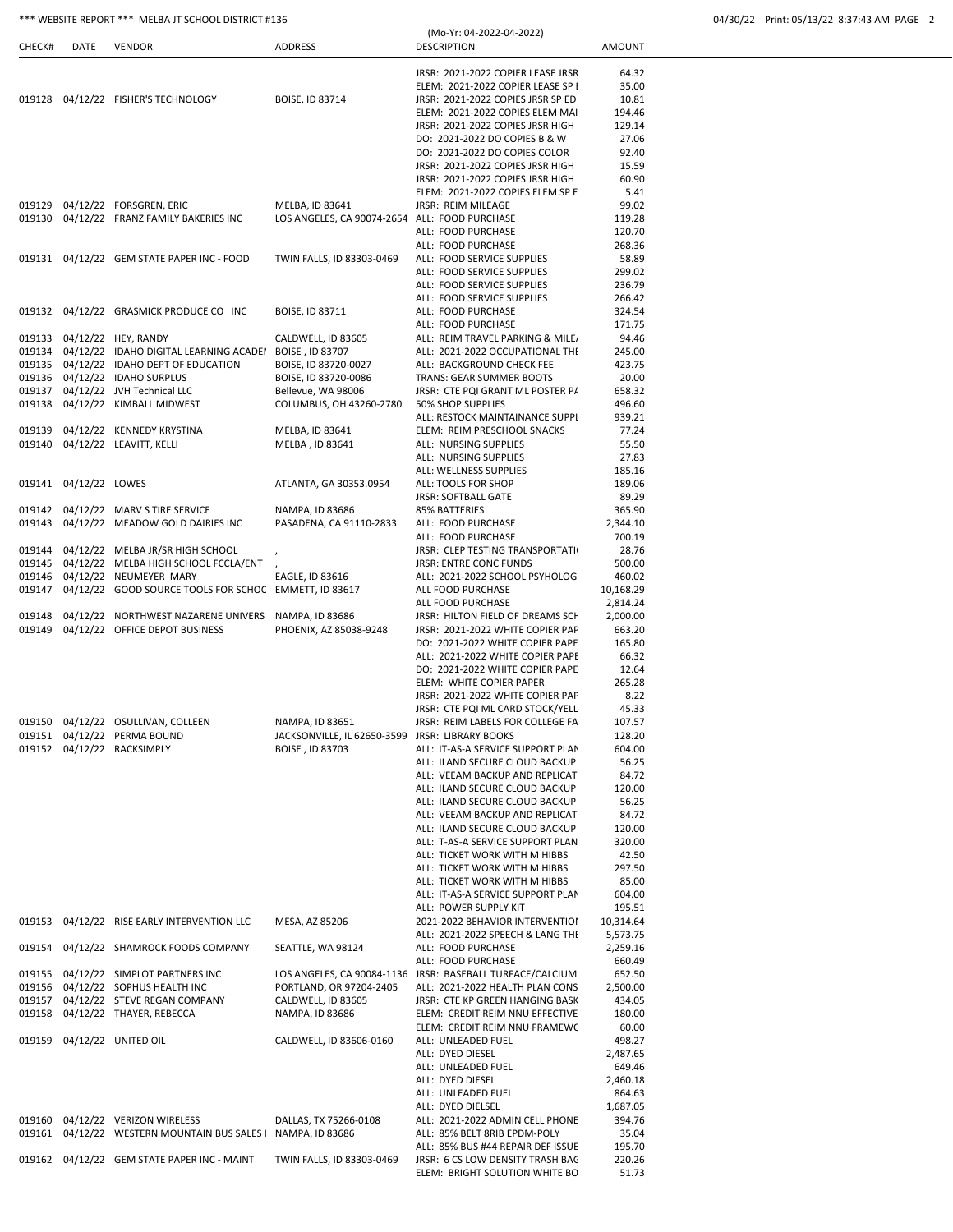# \*\*\* WEBSITE REPORT \*\*\* MELBA JT SCHOOL DISTRICT #136 (Mo-Yr: 04-2022-04-2022) 04/30/22 Print: 05/13/22 8:37:43 AM PAGE 3

|  | 04/30/22 Print: 05/13/22 8:37:43 AM PAGE 3 |  |
|--|--------------------------------------------|--|
|  |                                            |  |

| CHECK# | DATE                    | <b>VENDOR</b>                                   | <b>ADDRESS</b>                             | (Mo-Yr: 04-2022-04-2022)<br><b>DESCRIPTION</b>                      |                      |  |
|--------|-------------------------|-------------------------------------------------|--------------------------------------------|---------------------------------------------------------------------|----------------------|--|
|        |                         |                                                 |                                            |                                                                     | <b>AMOUNT</b>        |  |
|        |                         |                                                 |                                            | ELEM: 2 CS BLACK TRASH BAGS                                         | 69.76                |  |
|        |                         |                                                 |                                            | ELEM: 4 CS CLEAR TRASH BAGS                                         | 146.84               |  |
|        |                         |                                                 |                                            | JRSR: 6 CS BLACK TRASH BAGS                                         | 209.28               |  |
|        |                         |                                                 |                                            | <b>JRSR: 10 CS TOILET PAPER</b>                                     | 398.70               |  |
|        |                         |                                                 |                                            | JRSR: D BATTERIES                                                   | 43.05                |  |
|        |                         |                                                 |                                            | ELEM: D BATTERIES                                                   | 43.05                |  |
|        |                         |                                                 |                                            | JRSR: BATH & BOWN CLEANER DESC                                      | 78.17                |  |
|        |                         |                                                 |                                            | ELEM: BRIGHT SOLUTION NEUTRAL                                       | 96.81                |  |
| 019163 |                         | 04/12/22 BRINKERHOFF CONSULTING LLC             | NEZPERCE, ID 83543                         | JRSR: 11 CS BROWN PAPER TOWELL<br>TRAINING ACES & TRAUMA INFORM     | 564.74<br>2,500.00   |  |
| 019164 |                         | 04/12/22 IATA C/O ALAN HEIKKILA                 | MERIDIAN, ID 83646                         | JRSR: CTE KP ADVISOR REG STATE A                                    | 125.00               |  |
|        |                         |                                                 |                                            | JRSR: CTE KP SLC ADVISOR                                            | 20.00                |  |
|        |                         |                                                 | BOISE, ID 83720-0027                       | AL: 85% REG IAPT CONF C HOAGLAN                                     | 250.00               |  |
|        |                         |                                                 |                                            | AL: 85% REG IAPT CONF B DYAS                                        | 250.00               |  |
|        |                         | 019166  04/12/22  IDAHO DIGITAL LEARNING ACADEI | BOISE, ID 83707                            | ALL: 2021-2022 OCCUPATIONAL THI                                     | 105.00               |  |
| 019167 |                         | 04/12/22 IDAHO SURPLUS                          | BOISE, ID 83720-0086                       | TRANS: TOOLS                                                        | 300.00               |  |
|        |                         | 019168 04/12/22 NEUMEYER MARY                   | EAGLE, ID 83616                            | ALL: 2021-2022 SCHOOL PSYHOLOG                                      | 4,939.67             |  |
| 019169 |                         | 04/12/22 ROCHESTER 100 INC                      | ROCHESTER, NY 14692-8901<br>MESA, AZ 85206 | ELEM: NICKY'S HOMEOWRK FOLDEF<br>2021-2022 BEHAVIOR INTERVENTIOI    | 652.50<br>2,721.04   |  |
|        |                         |                                                 |                                            | ALL: 2021-2022 SPEECH & LANG THI                                    | 5,980.00             |  |
|        |                         | 019171  04/12/22  SIMPLOT PARTNERS INC          |                                            | LOS ANGELES, CA 90084-1136 JRSR: BASEBALL TURFACE/CALCIUM           | 817.50               |  |
|        |                         |                                                 |                                            | JRSR: SOFTBALL TURFACE/CALDIUM                                      | 728.00               |  |
|        | 019172 04/25/22 PAYROLL |                                                 | MELBA, ID 83641                            | TRANSPORTATION SUPERVISO - 0420                                     | 491.13               |  |
|        |                         |                                                 |                                            | TRANSPORTATION TRAINER - 04202.                                     | 491.13               |  |
|        |                         |                                                 |                                            | TRANSPORTATION DISPATCHE - 0420                                     | 975.88               |  |
|        |                         |                                                 |                                            | TRANSPORTATION TECHNICIA - 0420                                     | 3,110.52             |  |
|        |                         |                                                 |                                            | TRANS ACTIVITY SALRY - 042022                                       | 334.67               |  |
|        |                         |                                                 |                                            | DRIVER'S ED TEACHER - 042022                                        | 2,325.00             |  |
|        |                         |                                                 |                                            | VO ED BUSINESS - 042022<br>VO ED TEACHER ASS'T - 042022             | 226.89<br>238.75     |  |
|        |                         |                                                 |                                            | VO ED HEALTH OCCUPATIONS - 0420                                     | 226.89               |  |
|        |                         |                                                 |                                            | TITLE I EDUCAT ASST - 042022                                        | 4,652.38             |  |
|        |                         |                                                 |                                            | TITLE IA ADMIN SALARY - 042022                                      | 557.91               |  |
|        |                         |                                                 |                                            | TITLE I MIGRANT ED A - 042022                                       | 1,126.17             |  |
|        |                         |                                                 |                                            | MIGRANT ADMIN. SALARIES - 04202                                     | 679.33               |  |
|        |                         |                                                 |                                            | IDEA PART B SALARIES - 042022                                       | 500.00               |  |
|        |                         |                                                 |                                            | IDEA PART B AIDE SALARIE - 042022                                   | 1,206.05             |  |
|        |                         |                                                 |                                            | IDEA PRESCHOOL EA SALARY - 04202                                    | 733.50               |  |
|        |                         |                                                 |                                            | MEDICAID CERTIFIED SALAR - 04202.<br>MEDICAID EA SALARIES - 042022  | 3,467.58<br>5,192.70 |  |
|        |                         |                                                 |                                            | FOOD SERVICE SALARY - 042022                                        | 7,599.36             |  |
|        |                         |                                                 |                                            | VO ED AFNR - 042022                                                 | 630.82               |  |
|        |                         |                                                 |                                            | ELEMENTARY TEACHER - 042022                                         | 77,052.45            |  |
|        |                         |                                                 |                                            | IDAHO READING INITIA - 042022                                       | 2,958.33             |  |
|        |                         |                                                 |                                            | ELEM ED ASSISTANT - 042022                                          | 1,547.42             |  |
|        |                         |                                                 |                                            | LEP EDUCATIONAL ASST - 042022                                       | 160.74               |  |
|        |                         |                                                 |                                            | MUSIC ELEMENTARY - 042022<br>IDAHO READING ED AST - 042022          | 3,781.53             |  |
|        |                         |                                                 |                                            | ELEM SUBSTITUTES - 042022                                           | 1,015.31<br>1,845.00 |  |
|        |                         |                                                 |                                            | SECONDARY TEACHER - 042022                                          | 96,270.46            |  |
|        |                         |                                                 |                                            | MUSIC SECONDARY - 042022                                            | 3,697.91             |  |
|        |                         |                                                 |                                            | HS SUBSTITUTES - 042022                                             | 1,515.00             |  |
|        |                         |                                                 |                                            | EXCEPT. CHILD TEACHR - 042022                                       | 11,581.82            |  |
|        |                         |                                                 |                                            | SPORTS JH - CERTIFIED - 042022                                      | 1,390.00             |  |
|        |                         |                                                 |                                            | TRACK COACH - CERTIFIED - 042022                                    | 978.64               |  |
|        |                         |                                                 |                                            | HC CERT SOFTBALL - 042022                                           | 1,482.92             |  |
|        |                         |                                                 |                                            | SOFTBALL COACH - CERTIFI - 042022                                   | 543.77<br>1,770.30   |  |
|        |                         |                                                 |                                            | ADVISOR CERT - 042022<br>HC CERT TRACK - 042022                     | 1,482.92             |  |
|        |                         |                                                 |                                            | AC CERT MIDDLESCHOOL - 042022                                       | 1,038.00             |  |
|        |                         |                                                 |                                            | ADVISOR CERT - 042022                                               | 249.99               |  |
|        |                         |                                                 |                                            | FOOTBALL COACH - CERTIFI - 042022                                   | 258.40               |  |
|        |                         |                                                 |                                            | AC CLASSIFIED - 042022                                              | 4,900.00             |  |
|        |                         |                                                 |                                            | AC CLASSIFIED - 042022                                              | 3,988.66             |  |
|        |                         |                                                 |                                            | ADVISOR CLASSIFIED - 042022                                         | 250.00               |  |
|        |                         |                                                 |                                            | NURSING PROGRAM - 042022                                            | 2,064.43             |  |
|        |                         |                                                 |                                            | GUIDANCE/HEALTH SLRY - 042022<br>COLLEGE & CAREER ADVISIN - 04202   | 4,342.25<br>2,770.83 |  |
|        |                         |                                                 |                                            | INSTRUCT IMPROVE AID - 042022                                       | 827.01               |  |
|        |                         |                                                 |                                            | MEDIA EDUCAT ASST - 042022                                          | 1,667.90             |  |
|        |                         |                                                 |                                            | TECHNOLOGY DIRECTOR - 042022                                        | 4,027.28             |  |
|        |                         |                                                 |                                            | TECHNOLOGY ASSISTANT - 042022                                       | 3,166.66             |  |
|        |                         |                                                 |                                            | BOARD CLERK - 042022                                                | 105.91               |  |
|        |                         |                                                 |                                            | DIST. ADMINISTRATOR - 042022                                        | 8,154.16             |  |
|        |                         |                                                 |                                            | DIST ADMIN SECRETARY - 042022                                       | 1,505.36             |  |
|        |                         |                                                 |                                            | SCHOOL ADMINISTRATOR - 042022                                       | 11,201.91            |  |
|        |                         |                                                 |                                            | SCHOOL ADM SECRETARY - 042022<br><b>BUSINESS OPERATION - 042022</b> | 5,409.21             |  |
|        |                         |                                                 |                                            | BUSINESS SECRETARY - 042022                                         | 3,909.08<br>2,716.50 |  |
|        |                         |                                                 |                                            | BUILDING CARE SALARY - 042022                                       | 9,568.29             |  |
|        |                         |                                                 |                                            | MAINTENANCE SALARY - 042022                                         | 4,393.78             |  |
|        |                         |                                                 |                                            | MAINTENANCE HB743 - 042022                                          | 4,802.98             |  |
|        |                         |                                                 |                                            | PUPIL TO SCHOOL - 042022                                            | 7,894.76             |  |
|        |                         |                                                 |                                            | COVID RELEIF SP DIST CER - 042022                                   | 50,500.00            |  |
|        |                         |                                                 |                                            |                                                                     |                      |  |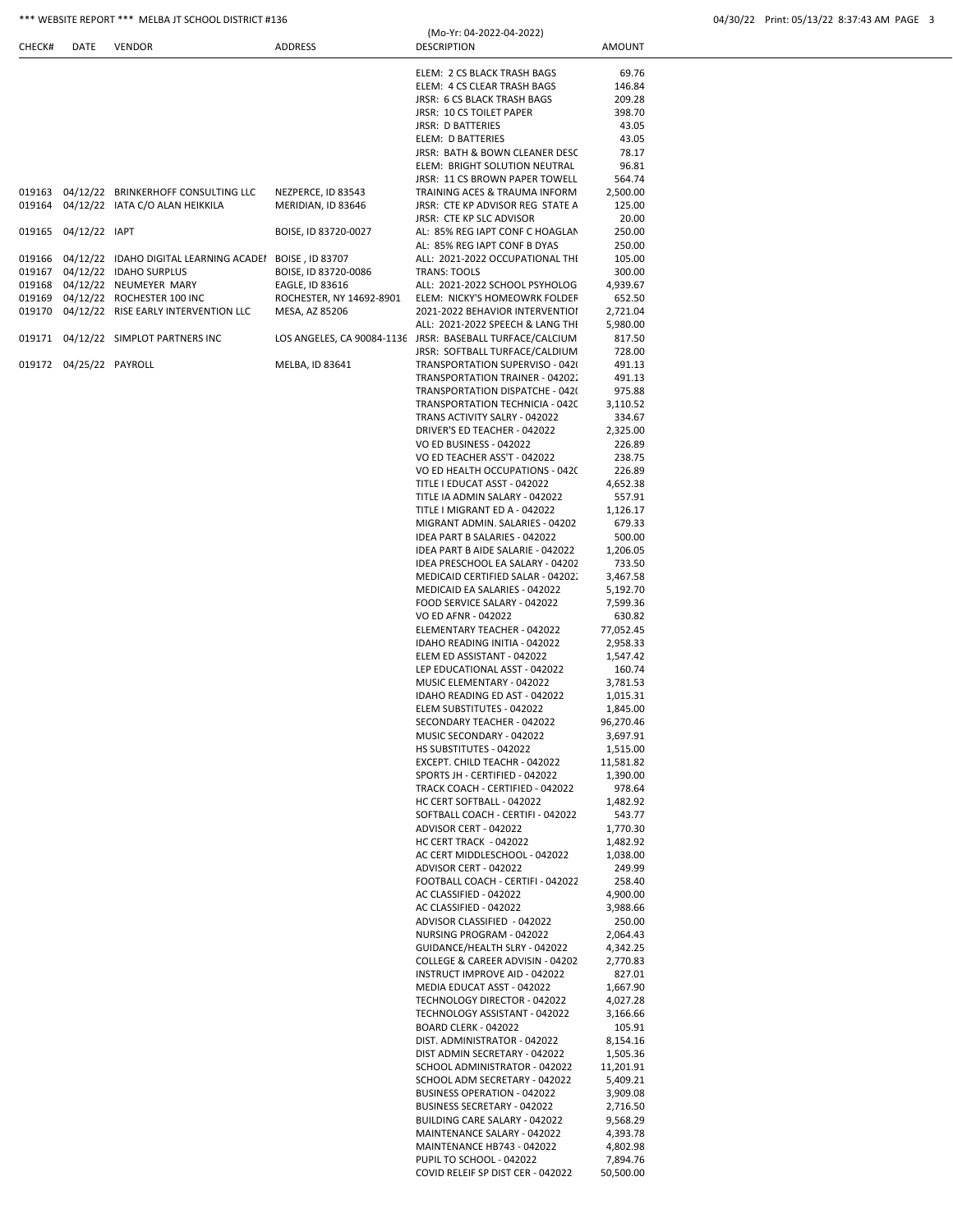|                                      |                            | COVID RELEIF SP DIST CLA - 042022            | 41,000.00       |  |
|--------------------------------------|----------------------------|----------------------------------------------|-----------------|--|
|                                      |                            | COVID RELEIF SP DIST ADM - 042022            | 3,500.00        |  |
| 019173 04/25/22 PACIFIC SOURCE COBRA | SPRINGFIELD, OR 97475      | Ins: COBRA - 042022                          | 0.72            |  |
|                                      |                            | Ins: COBRA - 042022                          | 0.80            |  |
|                                      |                            | Ins: COBRA - 042022                          | 2.31            |  |
|                                      |                            | Ins: COBRA - 042022<br>Ins: COBRA - 042022   | 0.65<br>0.43    |  |
|                                      |                            | Ins: COBRA - 042022                          | 0.45            |  |
|                                      |                            | Ins: COBRA - 042022                          | 0.53            |  |
|                                      |                            | Ins: COBRA - 042022                          | 1.27            |  |
|                                      |                            | Ins: COBRA - 042022                          | 2.72            |  |
|                                      |                            | Ins: COBRA - 042022                          | 1.56            |  |
|                                      |                            | Ins: COBRA - 042022                          | 0.76            |  |
|                                      |                            | Ins: COBRA - 042022                          | 1.62            |  |
|                                      |                            | Ins: COBRA - 042022                          | 1.09            |  |
|                                      |                            | Ins: COBRA - 042022                          | 1.13            |  |
|                                      |                            | Ins: COBRA - 042022                          | 1.28            |  |
|                                      |                            | Ins: COBRA - 042022                          | 0.61            |  |
|                                      |                            | Ins: COBRA - 042022                          | 1.48            |  |
|                                      |                            | Ins: COBRA - 042022                          | 0.26            |  |
|                                      |                            | Ins: COBRA - 042022                          | 0.04            |  |
|                                      |                            | Ins: COBRA - 042022                          | 0.04            |  |
|                                      |                            | Ins: COBRA - 042022                          | 0.04            |  |
|                                      |                            | Ins: COBRA - 042022<br>Ins: COBRA - 042022   | 0.11<br>1.25    |  |
|                                      |                            | Ins: COBRA - 042022                          | 0.15            |  |
|                                      |                            | Ins: COBRA - 042022                          | 0.70            |  |
|                                      |                            | Ins: COBRA -042022                           | 2.00            |  |
|                                      |                            | Ins: COBRA - 042022                          | 15.22           |  |
|                                      |                            | Ins: COBRA - 042022                          | 0.03            |  |
|                                      |                            | INS: COBRA - 042022                          | 0.46            |  |
|                                      |                            | INS: COBRA - 042022                          | 9.76            |  |
|                                      |                            | INS: COBRA - 042022                          | 8.94            |  |
|                                      |                            | Ins: COBRA - 042022                          | 1.01            |  |
|                                      |                            | Ins: COBRA - 042022                          | 1.26            |  |
|                                      |                            | Ins: COBRA - 042022                          | 0.11            |  |
|                                      |                            | Ins: COBRA - 042022                          | 1.09            |  |
|                                      |                            | Ins: COBRA - 042022                          | 18.12           |  |
| 019174 04/25/22 Met Life Ins: Dental | Kansas City, MO 64180-4466 | Ins: Dental - 042022                         | 37.78           |  |
|                                      |                            | Ins: Dental - 042022                         | 456.05          |  |
|                                      |                            | Ins: Dental - 042022                         | 3.79            |  |
|                                      |                            | Ins: Dental - 042022                         | 19.64           |  |
|                                      |                            | Ins: Dental - 042022                         | 355.61          |  |
|                                      |                            | Ins: Dental - 042022                         | 24.21           |  |
|                                      |                            | Ins: Dental - 042022                         | 52.34           |  |
|                                      |                            | Ins: Dental - 042022                         | 21.66           |  |
|                                      |                            | Ins: Dental - 042022                         | 14.12           |  |
|                                      |                            | Ins: Dental - 042022                         | 15.15           |  |
|                                      |                            | Ins: Dental - 042022                         | 17.85           |  |
|                                      |                            | Ins: Dental - 042022                         | 42.39           |  |
|                                      |                            | Ins: Dental - 042022                         | 25.89           |  |
|                                      |                            | Ins: Dental - 042022                         | 52.26           |  |
|                                      |                            | Ins: Dental - 042022                         | 12.57           |  |
|                                      |                            | Ins: Dental - 042022                         | 22.91           |  |
|                                      |                            | Ins: Dental - 042022                         | 36.58           |  |
|                                      |                            | Ins: Dental - 042022                         | 6.46            |  |
|                                      |                            | Ins: Dental - 042022                         | 20.45           |  |
|                                      |                            | Ins: Dental - 042022                         | 36.96           |  |
|                                      |                            | Ins: Dental - 042022                         | 8.57            |  |
|                                      |                            | Ins: Dental - 042022                         | 23.36           |  |
|                                      |                            | Ins: Dental - 042022                         | 2.00            |  |
|                                      |                            | Ins: Dental - 042022                         | 20.63           |  |
|                                      |                            | Ins: Dental - 042022                         | 1.15            |  |
|                                      |                            | INS: DENTAL - 042022                         | 11.31           |  |
|                                      |                            | INS: DENTAL - 042022                         | 241.48          |  |
|                                      |                            | INS: DENTAL - 042022<br>Ins: Dental - 042022 | 187.80<br>20.28 |  |
|                                      |                            | Ins: Dental - 042022                         | 16.67           |  |
| 019175 04/25/22 Met Life Ins: Vision | Kansas City, MO 64180-4466 | Ins: Vision - 042022                         | 9.92            |  |
|                                      |                            | Ins: Vision - 042022                         | 96.73           |  |
|                                      |                            | Ins: Vision - 042022                         | 0.72            |  |
|                                      |                            | Ins: Vision - 042022                         | 4.80            |  |
|                                      |                            | Ins: Vision - 042022                         | 10.31           |  |
|                                      |                            | Ins: Vision - 042022                         | 6.95            |  |
|                                      |                            | Ins: Vision - 042022                         | 7.18            |  |
|                                      |                            | Ins: Vision - 042022                         | 8.02            |  |
|                                      |                            | Ins: Vision - 042022                         | 6.93            |  |
|                                      |                            | Ins: Vision - 042022                         | 3.88            |  |
|                                      |                            | Ins: Vision - 042022                         | 9.35            |  |
|                                      |                            | Ins: Vision - 042022                         | 5.03            |  |
|                                      |                            | Ins: Vision - 042022                         | 1.63            |  |
|                                      |                            | Ins: Vision - 042022                         | 0.26            |  |
|                                      |                            | Ins: Vision - 042022                         | 0.25            |  |
|                                      |                            | Ins: Vision - 042022                         | 0.26            |  |
|                                      |                            |                                              |                 |  |

(Mo-Yr: 04-2022-04-2022)

CHECK# DATE VENDOR ADDRESS DESCRIPTION AMOUNT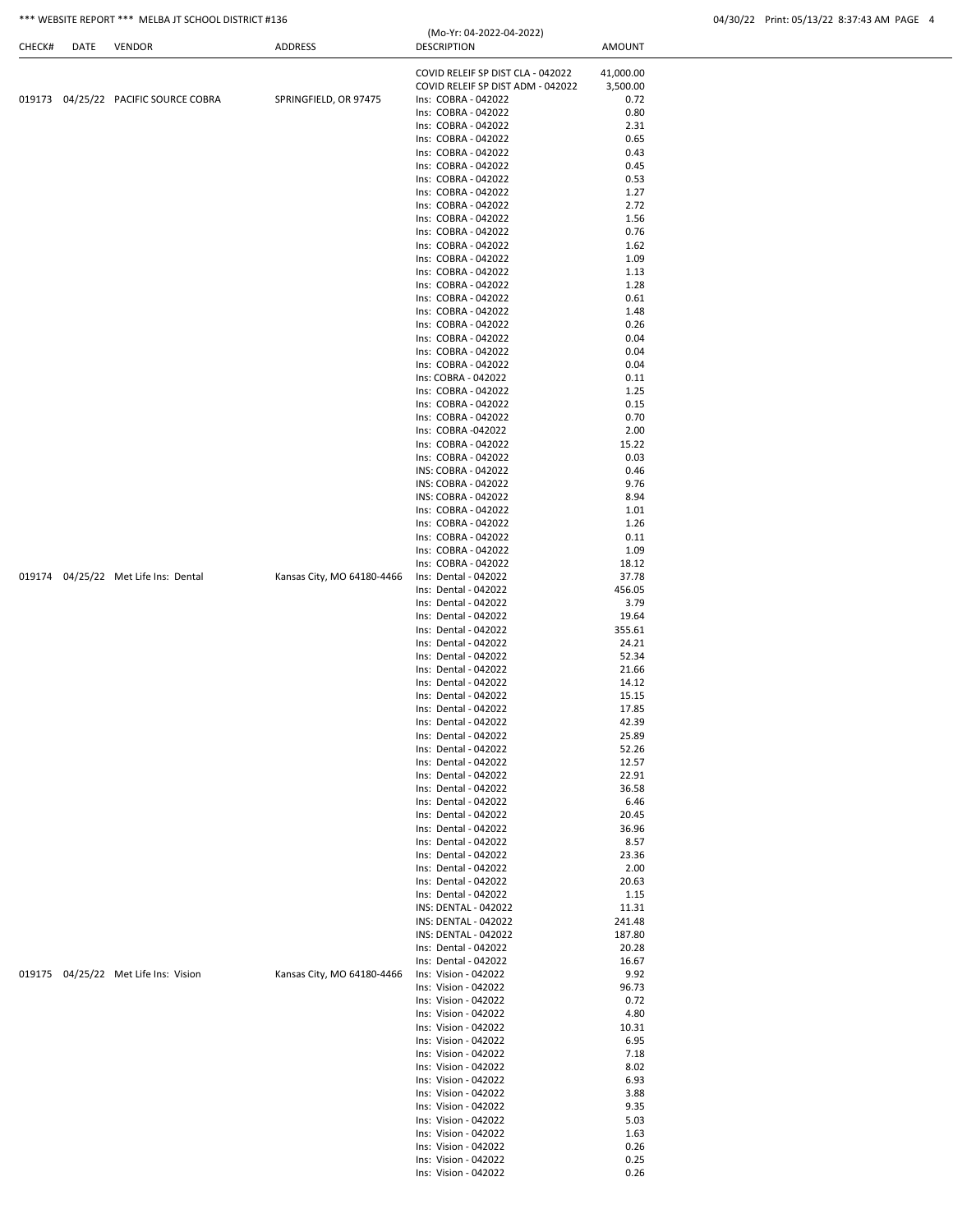| CHECK# | DATE | <b>VENDOR</b>                               | ADDRESS                    | <b>DESCRIPTION</b>                                         | <b>AMOUNT</b> |  |
|--------|------|---------------------------------------------|----------------------------|------------------------------------------------------------|---------------|--|
|        |      |                                             |                            | Ins: Vision - 042022                                       | 0.71          |  |
|        |      |                                             |                            | Ins: Vision - 042022                                       | 8.07          |  |
|        |      |                                             |                            | Ins: Vision - 042022                                       | 0.93          |  |
|        |      |                                             |                            | Ins: Vision - 042022                                       | 4.46          |  |
|        |      |                                             |                            | Ins: Vision - 042022                                       | 0.22          |  |
|        |      |                                             |                            | INS: VISION - 042022                                       | 62.23         |  |
|        |      |                                             |                            | INS: VISION - 042022                                       | 56.95         |  |
|        |      |                                             |                            | Ins: Vision - 042022<br>Ins: Vision - 042022               | 6.35<br>8.09  |  |
|        |      |                                             |                            | Ins: Vision - 042022                                       | 2.96          |  |
|        |      |                                             |                            | Ins: Vision - 042022                                       | 14.69         |  |
|        |      |                                             |                            | Ins: Vision - 042022                                       | 4.11          |  |
|        |      |                                             |                            | Ins: Vision - 042022                                       | 2.68          |  |
|        |      |                                             |                            | Ins: Vision - 042022                                       | 2.88          |  |
|        |      |                                             |                            | Ins: Vision - 042022<br>Ins: Vision - 042022               | 3.39<br>8.06  |  |
|        |      |                                             |                            | Ins: Vision - 042022                                       | 17.27         |  |
|        |      |                                             |                            | Ins: Vision - 042022                                       | 4.60          |  |
|        |      |                                             |                            | Ins: Vision - 042022                                       | 115.21        |  |
|        |      | 019176 04/25/22 Met Life Ins: Group Life    | Kansas City, MO 64180-4466 | INS: GROUP LIFE - 042022                                   | 42.80         |  |
|        |      |                                             |                            | Ins: Group Life - 042022                                   | 4.88          |  |
|        |      |                                             |                            | Ins: Group Life - 042022                                   | 6.19          |  |
|        |      |                                             |                            | Ins: Group Life - 042022                                   | 7.91          |  |
|        |      |                                             |                            | Ins: Group Life - 042022<br>Ins: Group Life - 042022       | 74.18<br>0.56 |  |
|        |      |                                             |                            | Ins: Group Life - 042022                                   | 5.32          |  |
|        |      |                                             |                            | Ins: Group Life - 042022                                   | 88.35         |  |
|        |      |                                             |                            | Ins: Group Life - 042022                                   | 3.53          |  |
|        |      |                                             |                            | Ins: Group Life - 042022                                   | 3.86          |  |
|        |      |                                             |                            | Ins: Group Life - 042022                                   | 11.28         |  |
|        |      |                                             |                            | Ins: Group Life - 042022                                   | 3.16          |  |
|        |      |                                             |                            | Ins: Group Life - 042022<br>Ins: Group Life - 042022       | 2.05<br>2.21  |  |
|        |      |                                             |                            | Ins: Group Life - 042022                                   | 2.60          |  |
|        |      |                                             |                            | Ins: Group Life - 042022                                   | 4.35          |  |
|        |      |                                             |                            | Ins: Group Life - 042022                                   | 1.83          |  |
|        |      |                                             |                            | Ins: Group Life - 042022                                   | 13.26         |  |
|        |      |                                             |                            | Ins: Group Life - 042022                                   | 7.62          |  |
|        |      |                                             |                            | Ins: Group Life - 042022                                   | 3.68          |  |
|        |      |                                             |                            | Ins: Group Life - 042022<br>Ins: Group Life - 042022       | 5.33<br>4.27  |  |
|        |      |                                             |                            | Ins: Group Life - 042022                                   | 2.49          |  |
|        |      |                                             |                            | Ins: Group Life - 042022                                   | 2.34          |  |
|        |      |                                             |                            | Ins: Group Life - 042022                                   | 2.98          |  |
|        |      |                                             |                            | Ins: Group Life - 042022                                   | 7.17          |  |
|        |      |                                             |                            | Ins: Group Life - 042022                                   | 1.25          |  |
|        |      |                                             |                            | Ins: Group Life - 042022                                   | 0.20          |  |
|        |      |                                             |                            | Ins: Group Life - 042022<br>Ins: Group Life - 042022       | 0.19<br>0.20  |  |
|        |      |                                             |                            | Ins: Group Life - 042022                                   | 0.55          |  |
|        |      |                                             |                            | Ins: Group Life - 042022                                   | 0.41          |  |
|        |      |                                             |                            | Ins: Group Life - 042022                                   | 5.79          |  |
|        |      |                                             |                            | Ins: Group Life - 042022                                   | 0.71          |  |
|        |      |                                             |                            | Ins: Group Life - 042022                                   | 3.42          |  |
|        |      |                                             |                            | Ins: Group Life - 042022                                   | 0.17          |  |
|        |      |                                             |                            | INS: GROUP LIFE - 042022<br>INS: GROUP LIFE - 042022       | 2.30<br>47.83 |  |
|        |      | 019177 04/25/22 Met Life Ins: Long Term Dis | Kansas City, MO 64180-4466 | Ins: Long Term Dis - 042022                                | 6.88          |  |
|        |      |                                             |                            | Ins: Long Term Dis - 042022                                | 155.06        |  |
|        |      |                                             |                            | Ins: Long Term Dis - 042022                                | 5.56          |  |
|        |      |                                             |                            | Ins: Long Term Dis - 042022                                | 6.65          |  |
|        |      |                                             |                            | Ins: Long Term Dis - 042022                                | 18.14         |  |
|        |      |                                             |                            | Ins: Long Term Dis - 042022                                | 5.03          |  |
|        |      |                                             |                            | Ins: Long Term Dis - 042022<br>Ins: Long Term Dis - 042022 | 4.22<br>1.67  |  |
|        |      |                                             |                            | Ins: Long Term Dis - 042022                                | 1.24          |  |
|        |      |                                             |                            | Ins: Long Term Dis - 042022                                | 17.46         |  |
|        |      |                                             |                            | Ins: Long Term Dis - 042022                                | 24.84         |  |
|        |      |                                             |                            | Ins: Long Term Dis - 042022                                | 11.60         |  |
|        |      |                                             |                            | Ins: Long Term Dis - 042022                                | 4.08          |  |
|        |      |                                             |                            | Ins: Long Term Dis - 042022                                | 6.46          |  |
|        |      |                                             |                            | Ins: Long Term Dis - 042022<br>Ins: Long Term Dis - 042022 | 5.96<br>8.26  |  |
|        |      |                                             |                            | Ins: Long Term Dis - 042022                                | 7.08          |  |
|        |      |                                             |                            | Ins: Long Term Dis - 042022                                | 5.20          |  |
|        |      |                                             |                            | Ins: Long Term Dis - 042022                                | 5.60          |  |
|        |      |                                             |                            | Ins: Long Term Dis - 042022                                | 2.55          |  |
|        |      |                                             |                            | Ins: Long Term Dis - 042022                                | 2.23          |  |
|        |      |                                             |                            | Ins: Long Term Dis - 042022                                | 0.35          |  |
|        |      |                                             |                            | Ins: Long Term Dis - 042022<br>Ins: Long Term Dis - 042022 | 0.36<br>0.36  |  |
|        |      |                                             |                            | Ins: Long Term Dis - 042022                                | 0.96          |  |
|        |      |                                             |                            | Ins: Long Term Dis - 042022                                | 3.89          |  |
|        |      |                                             |                            | Ins: Long Term Dis - 042022                                | 1.37          |  |
|        |      |                                             |                            |                                                            |               |  |

(Mo-Yr: 04-2022-04-2022)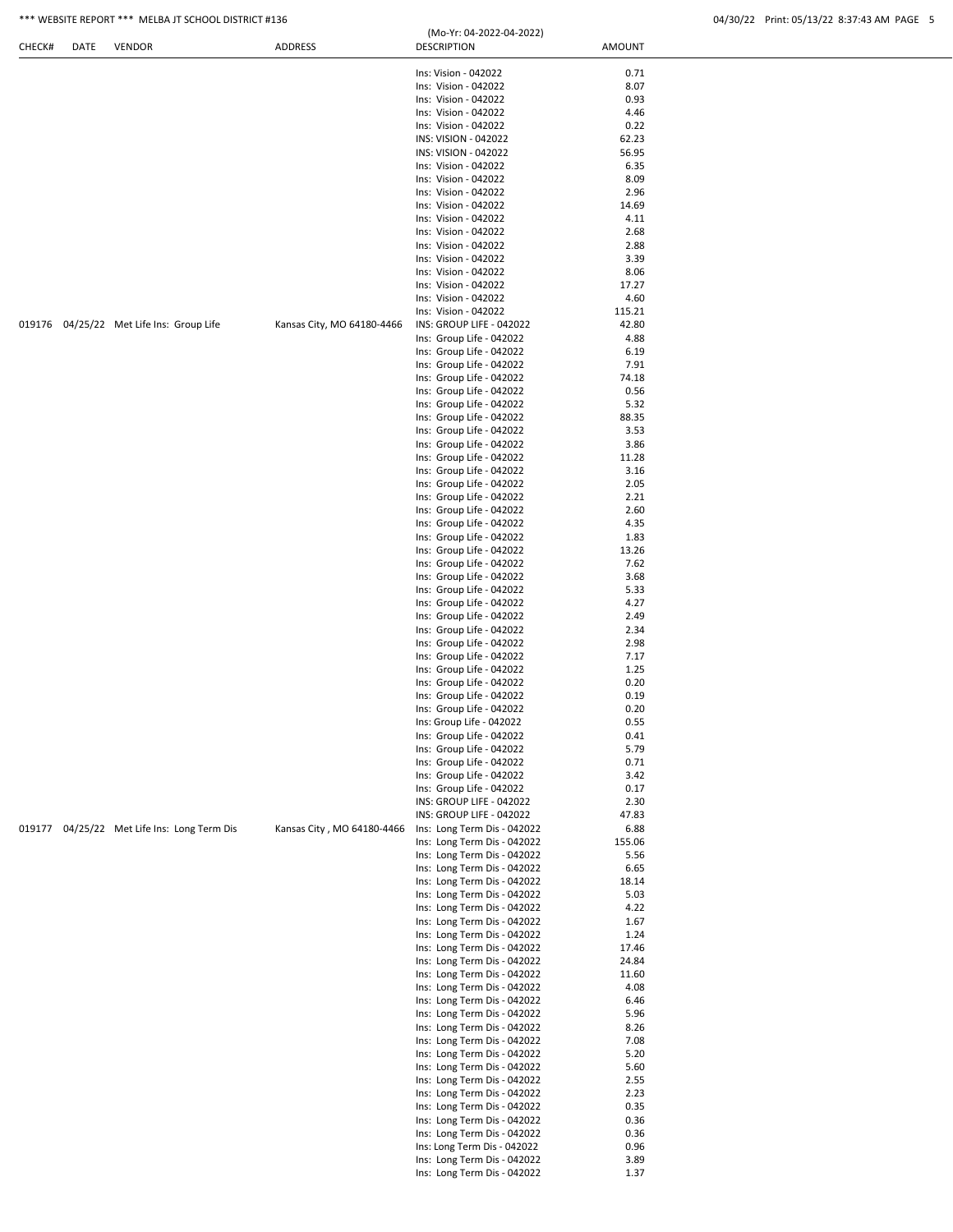|        |                       |                                            |                            | (Mo-Yr: 04-2022-04-2022)                                     |                  |  |
|--------|-----------------------|--------------------------------------------|----------------------------|--------------------------------------------------------------|------------------|--|
| CHECK# | DATE                  | <b>VENDOR</b>                              | <b>ADDRESS</b>             | <b>DESCRIPTION</b>                                           | <b>AMOUNT</b>    |  |
|        |                       |                                            |                            |                                                              |                  |  |
|        |                       |                                            |                            | Ins: Long Term Dis - 042022                                  | 3.05             |  |
|        |                       |                                            |                            | Ins: Long Term Dis - 042022                                  | 0.13             |  |
|        |                       |                                            |                            | INS: LONG TERM DIS - 042022                                  | 6.21             |  |
|        |                       |                                            |                            | INS: LONG TERM DIS - 042022                                  | 81.34            |  |
|        |                       |                                            |                            | INS: LONG TERM DIS - 042022                                  | 35.96            |  |
|        |                       |                                            |                            | Ins: Long Term Dis - 042022                                  | 3.91             |  |
|        |                       |                                            |                            | Ins: Long Term Dis - 042022                                  | 9.84             |  |
|        |                       |                                            |                            | Ins: Long Term Dis - 042022                                  | 0.28             |  |
|        |                       |                                            |                            | Ins: Long Term Dis - 042022                                  | 126.15           |  |
|        |                       | 019178 04/25/22 PACIFIC SOURCE FSA         | SPRINGFIELD, OR 97475-0100 | FSA Participant Fee - 042022                                 | 20.83            |  |
|        |                       |                                            |                            | FSA Participant Fee - 042022                                 | 3.25             |  |
|        |                       |                                            |                            | FSA Participant Fee - 042022                                 | 6.88             |  |
|        |                       |                                            |                            | FSA Participant Fee - 042022                                 | 2.91             |  |
|        |                       |                                            |                            | FSA Participant Fee - 042022                                 | 0.11             |  |
|        |                       |                                            |                            | FSA Participant Fee - 042022                                 | 4.90             |  |
|        |                       |                                            |                            | FSA Participant Fee - 042022                                 | 1.70             |  |
|        |                       |                                            |                            | FSA Participant Fee - 042022                                 | 1.22             |  |
|        |                       |                                            |                            | FSA Participant Fee - 042022                                 | 1.15             |  |
|        |                       |                                            |                            | FSA Participant Fee - 042022                                 | 0.18             |  |
|        |                       |                                            |                            | FSA Participant Fee - 042022                                 | 0.50             |  |
|        |                       |                                            |                            | FSA Participant Fee - 042022                                 | 0.49             |  |
|        |                       |                                            |                            | FSA Participant Fee - 042022                                 | 0.66             |  |
|        |                       |                                            |                            | FSA Participant Fee - 042022                                 | 0.38             |  |
|        |                       |                                            |                            | FSA PARTICIPANT FEE - 042022                                 | 0.57             |  |
|        |                       |                                            |                            | FSA PARTICIPANT FEE - 042022                                 | 13.38            |  |
|        |                       |                                            |                            | FSA PARTICIPANT FEE - 042022                                 | 6.08             |  |
|        |                       |                                            |                            | FSA Participant Fee - 042022                                 | 1.77             |  |
|        |                       |                                            |                            | FSA Participant Fee - 042022                                 | 1.57             |  |
|        |                       |                                            |                            | FSA Participant Fee - 042022<br>FSA Participant Fee - 042022 | 20.96<br>0.51    |  |
|        | 019179 04/25/22 PERSI |                                            | BOISE, ID 83720-0078       | Retirement - 042022                                          | 324.35           |  |
|        |                       |                                            |                            | Retirement - 042022                                          | 9,216.09         |  |
|        |                       |                                            |                            | Retirement - 042022                                          | 19.19            |  |
|        |                       |                                            |                            | Retirement - 042022                                          | 474.45           |  |
|        |                       |                                            |                            | Retirement - 042022                                          | 11,494.67        |  |
|        |                       |                                            |                            | Retirement - 042022                                          | 441.53           |  |
|        |                       |                                            |                            | Retirement - 042022                                          | 451.51           |  |
|        |                       |                                            |                            | Retirement - 042022                                          | 1,382.87         |  |
|        |                       |                                            |                            | Retirement - 042022                                          | 518.46           |  |
|        |                       |                                            |                            | Retirement - 042022                                          | 330.84           |  |
|        |                       |                                            |                            | Retirement - 042022                                          | 98.74            |  |
|        |                       |                                            |                            | Retirement - 042022                                          | 199.14           |  |
|        |                       |                                            |                            | Retirement - 042022                                          | 973.61           |  |
|        |                       |                                            |                            | Retirement - 042022                                          | 179.74           |  |
|        |                       |                                            |                            | Retirement - 042022                                          | 1,983.37         |  |
|        |                       |                                            |                            | Retirement - 042022                                          | 858.96           |  |
|        |                       |                                            |                            | Retirement - 042022                                          | 466.75           |  |
|        |                       |                                            |                            | Retirement - 042022                                          | 1,125.51         |  |
|        |                       |                                            |                            | Retirement - 042022                                          | 524.62           |  |
|        |                       |                                            |                            | Retirement - 042022                                          | 573.47           |  |
|        |                       |                                            |                            | Retirement - 042022                                          | 595.71           |  |
|        |                       |                                            |                            | Retirement - 042022                                          | 233.80           |  |
|        |                       |                                            |                            | Retirement - 042022                                          | 371.40           |  |
|        |                       |                                            |                            | Retirement - 042022                                          | 1,034.03         |  |
|        |                       |                                            |                            | Retirement - 042022                                          | 213.43           |  |
|        |                       |                                            |                            | Retirement - 042022                                          | 27.09            |  |
|        |                       |                                            |                            | Retirement - 042022                                          | 28.51            |  |
|        |                       |                                            |                            | Retirement - 042022                                          | 27.09            |  |
|        |                       |                                            |                            | Retirment - 042022                                           | 75.32            |  |
|        |                       |                                            |                            | Retirement - 042022                                          | 66.61            |  |
|        |                       |                                            |                            | Retirement - 042022                                          | 555.49           |  |
|        |                       |                                            |                            | Retirement - 042022                                          | 81.11            |  |
|        |                       |                                            |                            | Retirement - 042022                                          | 134.47           |  |
|        |                       |                                            |                            | Retirement - 042022                                          | 203.70           |  |
|        |                       |                                            |                            | Retirement - 042022                                          | 87.58            |  |
|        |                       |                                            |                            | RETIREMENT - 042022                                          | 417.89           |  |
|        |                       |                                            |                            | RETIREMENT - 042022                                          | 6,029.71         |  |
|        |                       |                                            |                            | RETIREMENT - 042022                                          | 4,358.13         |  |
|        |                       |                                            |                            | Retirement - 042022                                          | 573.58           |  |
|        |                       |                                            |                            | Retirement - 042022                                          | 876.73           |  |
|        |                       |                                            |                            | Retirement -042022                                           | 0.03             |  |
|        |                       | 019180 04/25/22 PACIFIC SOURCE Medical Ins | SEATTLE, WA 98124-5123     | Ins: Medical - 042022                                        | 750.65           |  |
|        |                       |                                            |                            | Ins: Medical - 042022                                        | 362.54           |  |
|        |                       |                                            |                            | Ins: Medical - 042022                                        | 779.35           |  |
|        |                       |                                            |                            | Ins: Medical - 042022<br>Ins: Medical - 042022               | 525.34<br>542.71 |  |
|        |                       |                                            |                            | Ins: Medical - 042022                                        | 607.47           |  |
|        |                       |                                            |                            | Ins: Medical - 042022                                        | 293.69           |  |
|        |                       |                                            |                            | Ins: Medical - 042022                                        | 706.36           |  |
|        |                       |                                            |                            | Ins: Medical - 042022                                        | 123.05           |  |
|        |                       |                                            |                            | Ins: Medical - 042022                                        | 19.41            |  |
|        |                       |                                            |                            | Ins: Medical - 042022                                        | 19.07            |  |
|        |                       |                                            |                            | Ins: Medical - 042022                                        | 19.66            |  |
|        |                       |                                            |                            | Ins: Medical - 042022                                        | 53.73            |  |
|        |                       |                                            |                            |                                                              |                  |  |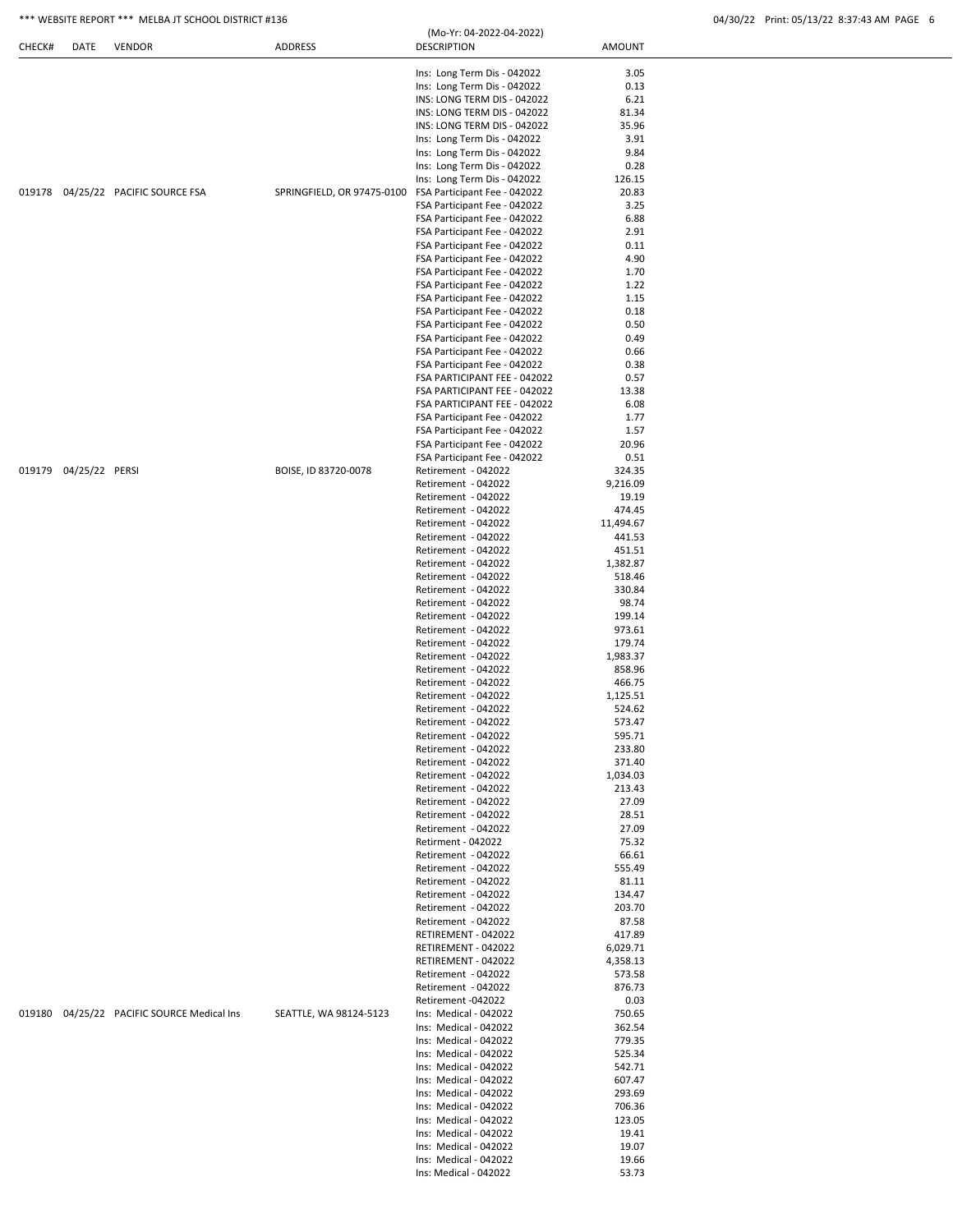| CHECK# | DATE | <b>VENDOR</b>                     | <b>ADDRESS</b>       | <b>DESCRIPTION</b>                                             | <b>AMOUNT</b>      |  |
|--------|------|-----------------------------------|----------------------|----------------------------------------------------------------|--------------------|--|
|        |      |                                   |                      |                                                                |                    |  |
|        |      |                                   |                      | Ins: Medical - 042022                                          | 610.19             |  |
|        |      |                                   |                      | Ins: Medical - 042022                                          | 70.33              |  |
|        |      |                                   |                      | Ins: Medical - 042022                                          | 336.95             |  |
|        |      |                                   |                      | Ins: Medical - 042022                                          | 16.46<br>226.52    |  |
|        |      |                                   |                      | INS: MEDICAL - 042022<br>INS: MEDICAL - 042022                 | 4,709.47           |  |
|        |      |                                   |                      | INS: MEDICAL - 042022                                          | 4,304.43           |  |
|        |      |                                   |                      | Ins: Medical - 042022                                          | 480.30             |  |
|        |      |                                   |                      | Ins: Medical - 042022                                          | 610.96             |  |
|        |      |                                   |                      | Ins: Medical - 042022                                          | 2.96CR             |  |
|        |      |                                   |                      | Ins: Medical - 042022                                          | 8,708.09           |  |
|        |      |                                   |                      | Ins: Medical - 042022                                          | 347.66             |  |
|        |      |                                   |                      | Ins: Medical - 042022                                          | 380.28             |  |
|        |      |                                   |                      | Ins: Medical - 042022                                          | 1,110.78           |  |
|        |      |                                   |                      | Ins: Medical - 042022                                          | 311.03             |  |
|        |      |                                   |                      | Ins: Medical - 042022                                          | 202.86             |  |
|        |      |                                   |                      | Ins: Medical - 042022                                          | 524.28             |  |
|        |      |                                   |                      | Ins: Medical - 042022<br>Ins: Medical - 042022                 | 217.66<br>256.41   |  |
|        |      |                                   |                      | Ins: Medical - 042022                                          | 608.80             |  |
|        |      |                                   |                      | Ins: Medical - 042022                                          | 1,306.79           |  |
|        |      |                                   |                      | Ins: Medical - 042022                                          | 7,311.58           |  |
|        |      |                                   |                      | Ins: Medical - 042022                                          | 54.40              |  |
|        |      | 019181 04/25/22 MSD PAYROLL TAXES |                      | Employer Payroll Tax - 042022                                  | 8.13               |  |
|        |      |                                   |                      | Employer Payroll Tax - 042022                                  | 131.66             |  |
|        |      |                                   |                      | Employer Payroll Tax - 042022                                  | 124.46             |  |
|        |      |                                   |                      | EMPLOYER PAYROLL TAX - 042022                                  | 256.37             |  |
|        |      |                                   |                      | EMPLOYER PAYROLL TAX - 042022                                  | 3,032.49           |  |
|        |      |                                   |                      | Employer Payroll Tax - 042022                                  | 543.61             |  |
|        |      |                                   |                      | Employer Payroll Tax - 042022                                  | 1,387.38           |  |
|        |      |                                   |                      | Employer Payroll Tax - 042022<br>EMPLOYER PAYROLL TAX - 042022 | 0.07CR<br>3,696.64 |  |
|        |      |                                   |                      | Employer Payroll Tax - 042022                                  | 7,138.22           |  |
|        |      |                                   |                      | Employer Payroll Tax - 042022                                  | 254.30             |  |
|        |      |                                   |                      | Employer Payroll Tax - 042022                                  | 249.71             |  |
|        |      |                                   |                      | Employer Payroll Tax - 042022                                  | 324.92             |  |
|        |      |                                   |                      | Employer Payroll Tax - 042022                                  | 61.11              |  |
|        |      |                                   |                      | Employer Payroll Tax - 042022                                  | 125.06             |  |
|        |      |                                   |                      | Employer Payroll Tax - 042022                                  | 8.10               |  |
|        |      |                                   |                      | Employer Payroll Tax - 042022                                  | 704.78             |  |
|        |      |                                   |                      | Employer Payroll Tax - 042022                                  | 499.61             |  |
|        |      |                                   |                      | Employer Payroll Tax - 042022<br>Employer Payroll Tax - 042022 | 299.05<br>199.35   |  |
|        |      |                                   |                      | Employer Payroll Tax - 042022                                  | 326.49             |  |
|        |      |                                   |                      | Employer Payroll Tax - 042022                                  | 359.29             |  |
|        |      |                                   |                      | Employer Payroll Tax - 042022                                  | 591.63             |  |
|        |      |                                   |                      | Employer Payroll Tax - 042022                                  | 233.40             |  |
|        |      |                                   |                      | Employer Payroll Tax - 042022                                  | 174.69             |  |
|        |      |                                   |                      | Employer Payroll Tax - 042022                                  | 16.65              |  |
|        |      |                                   |                      | Employer Payroll Tax - 042022                                  | 34.75              |  |
|        |      |                                   |                      | Employer Payroll Tax - 042022<br>Employer Payroll Tax - 042022 | 42.09<br>344.62    |  |
|        |      |                                   |                      | Employer Payroll Tax - 042022                                  | 55.06              |  |
|        |      |                                   |                      | Employer Payroll Tax - 042022                                  | 5,946.69           |  |
|        |      |                                   |                      | Employer Payroll Tax - 042022                                  | 11.15              |  |
|        |      |                                   |                      | Employer Payroll Tax - 042022                                  | 296.37             |  |
|        |      |                                   |                      | Employer Payroll Tax - 042022                                  | 848.62             |  |
|        |      |                                   |                      | Employer Payroll Tax - 042022                                  | 157.93             |  |
|        |      |                                   |                      | Employer Payroll Tax - 042022                                  | 209.79             |  |
|        |      |                                   |                      | Employer Payroll Tax - 042022                                  | 21.49              |  |
|        |      |                                   |                      | Employer Payroll Tax - 042022                                  | 1,198.08           |  |
|        |      |                                   |                      | Employer Payroll Tax - 042022                                  | 720.03             |  |
|        |      |                                   |                      | Employer Payroll Tax - 042022<br>Employer Payroll Tax - 042022 | 25.61<br>145.30    |  |
|        |      |                                   |                      | Employer Payroll Tax - 042022                                  | 653.65             |  |
|        |      |                                   |                      | Employer Payroll Tax - 042022                                  | 16.84              |  |
|        |      |                                   |                      | Employer Payroll Tax - 042022                                  | 17.16              |  |
|        |      | 019182 04/25/22 BLUE CROSS DENTAL | BOISE, ID 83707-0948 | Ins: Dental - 042022                                           | 53.03              |  |
|        |      |                                   |                      | Ins: Dental - 042022                                           | 26.47              |  |
|        |      |                                   |                      | Ins: Dental - 042022                                           | 24.99              |  |
|        |      |                                   |                      | Ins: Dental - 042022<br>Ins: Dental - 042022                   | 65.10              |  |
|        |      |                                   |                      | Ins: Dental - 042022                                           | 12.68<br>31.36     |  |
|        |      |                                   |                      | Ins: Dental - 042022                                           | 35.84              |  |
|        |      |                                   |                      | Ins: Dental - 042022                                           | 12.23              |  |
|        |      |                                   |                      | Ins: Dental - 042022                                           | 1.35               |  |
|        |      |                                   |                      | Ins: Dental - 042022                                           | 1.33               |  |
|        |      |                                   |                      | Ins: Dental - 042022                                           | 1.37               |  |
|        |      |                                   |                      | Ins: Dental - 042022                                           | 3.74               |  |
|        |      |                                   |                      | Ins: Dental - 042022<br>Ins: Dental - 042022                   | 19.13<br>2.90      |  |
|        |      |                                   |                      | Ins: Dental - 042022                                           | 2.83               |  |
|        |      |                                   |                      | INS DENTAL - 042022                                            | 4.27               |  |
|        |      |                                   |                      | INS DENTAL - 042022                                            | 86.44              |  |

(Mo-Yr: 04-2022-04-2022)